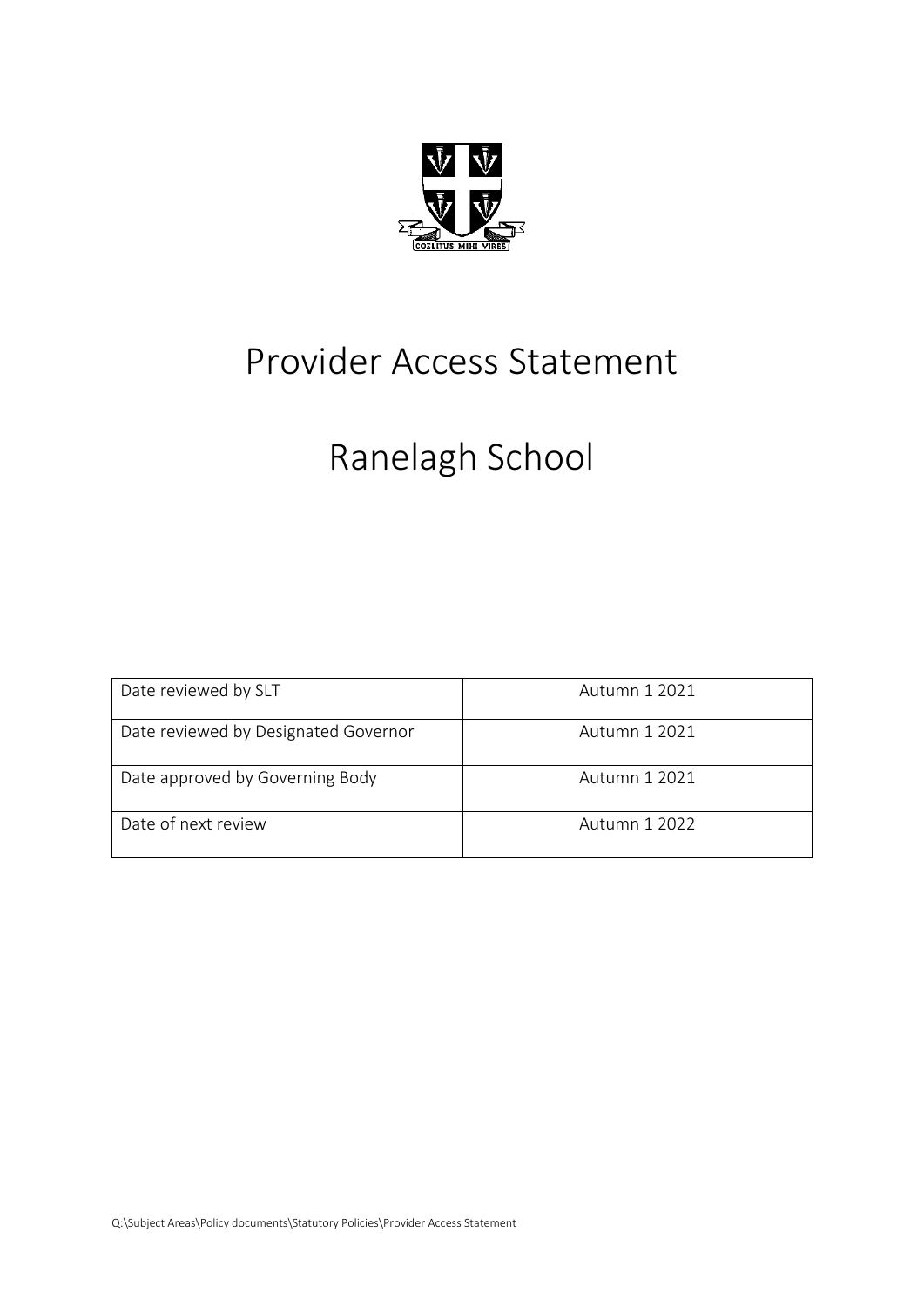## Introduction

This policy statement sets out the school's arrangements for managing the access of providers to students at the school for the purpose of giving them information about the provider's education or training offer. This complies with the school's legal obligations under Section 42B of the Education Act 1997.

## Student entitlement

All students in years 7-13 are entitled:

- to find out about technical education qualifications and apprenticeships opportunities, as part of a careers programme which provides information and independent advice on the full range of education and training options available at each transition point;
- to hear from a range of local providers about the opportunities they offer, including technical education and apprenticeships – through options events, assemblies, group discussions and taster events;
- to understand how to make applications for the full range of academic and technical courses.

## Management of provider access requests

Procedure

A provider wishing to request access should contact the Careers Leader (Hayley Bond) on 01344 421233 or via email: [hbond@ranelagh.bonitas.org.uk](mailto:hbond@ranelagh.bonitas.org.uk)

## Opportunities for access

A number of events, integrated into the school careers programme, will offer providers an opportunity to visit the school to speak to students and/or their parents/carers.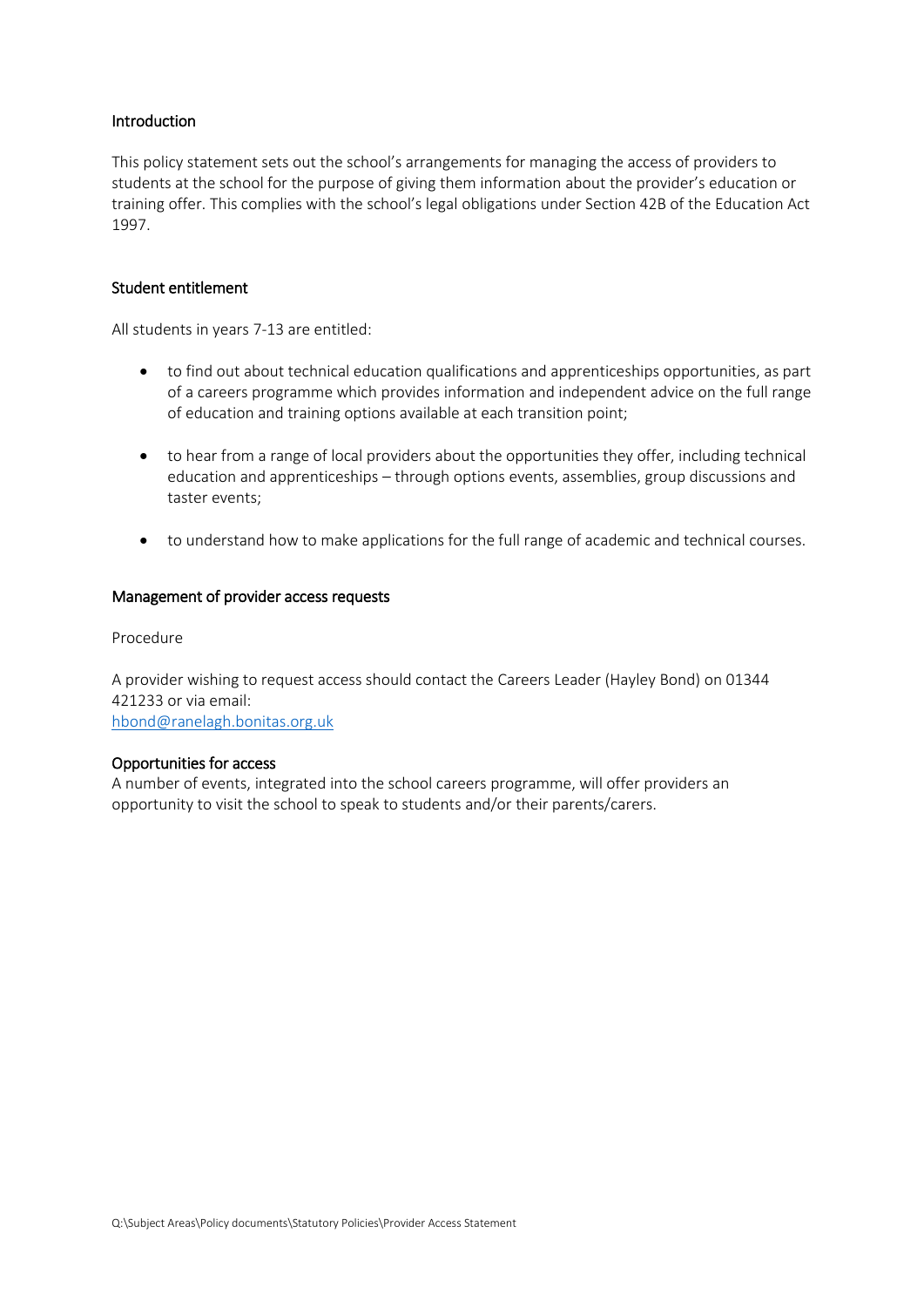## Careers programme

Year 7

- Employability skills
- How to make a good careers decision
- The importance of teamwork and communication skills in the workplace

#### Year 8

- Career opportunities and pathways
- Purposeful career planning
- Challenging stereotyping and assumptions
- Dealing with set-backs

#### Year 9

- Making decisions
- Option choices
- Labour market information
- Local and national job opportunities
- Employment law
- Writing CVs and covering letters

#### Year 10

- Preparing for the future: introduction to Higher Education
- Advantages and disadvantages of Higher Education
- How to effectively research universities
- Introduction to the different levels of apprenticeships
- Researching apprenticeship options
- Preparing for interviews
- Making a good first impression
- Insight into industry: meeting representatives from different local businesses
- Exploring careers pathways

## Year 11

- Post-16 options
- Information sources about local options
- Factors to consider when choosing post-16 options
- Introduction to the sixth form at Ranelagh
- Preparation for work experience
- Work experience placement week
- Introduction to Oxbridge applications

## Sixth form

- Making the most out of the opportunities in Year 12
- How to make decisions about university choices
- Introduction to apprenticeships
- Writing effective personal statements
- Individual support for students writing personal statements and preparing for university interviews
- Student finance
- Individual support for students sourcing and preparing for apprenticeships and employment
- Individual guidance for students making decisions about their university choices